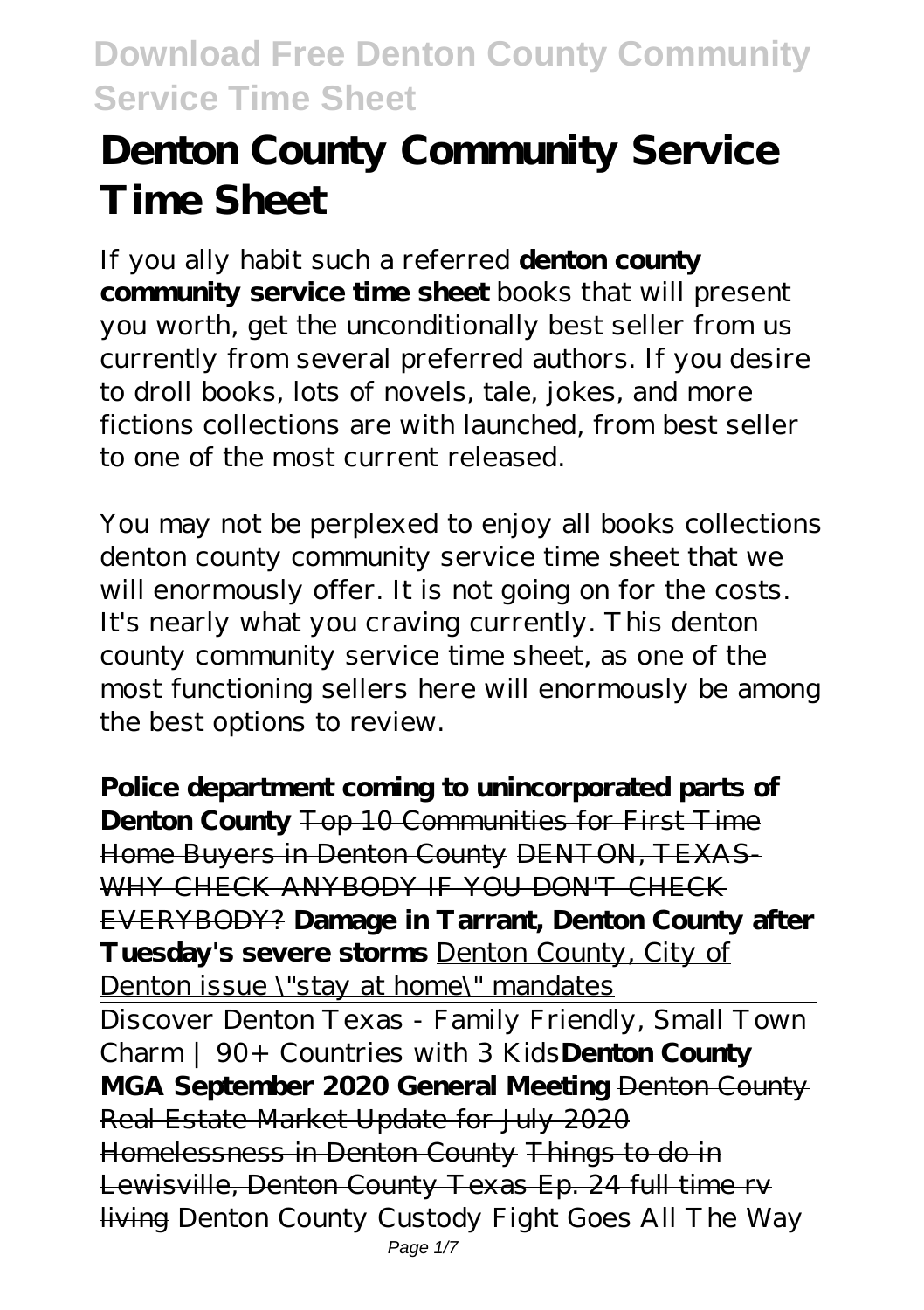*To Texas Supreme Court* Denton County,Tx.- Courthouse Inmate kills cellmate and hides body without guards noticing First Amendment Audit Denton Texas Crossroads tax office 1st Amendment audit *First Amendment audit TxDOT Denton Texas* Denton, TX SNOW Event • 1/11/2020 First Amendment Audit Title office Denton Texas **Denton, Texas (Downtown And The City) - Population 136K Narcotics officers come looking for \"Denton's Most Wanted Armed and Dangerous Criminals\"** First Amendment Audit - FEMA Regional HQ - Denton TX Robert Duvall's Favorite Role Of All Time Denton County officials provide response to COVID-19 The Speech that Made Obama President First Amendment Audit Denton Texas Probation office **Denton County officials provide new updates on the response to COVID-19** Snow Fall In Denton County Denton County Courthouse-on-the Square Art Committee Listening Tour Man bit off part of Denton police sergeant's ear The Apostle (8/10) Movie CLIP - The Passing Troublemaker (1997) HD Denton County Community Service Time

Denton County Community Service Time Sheet The Denton County Veterans Service Office offers vital assistance to Denton County Veterans and their dependents in filing VA benefit claims. Women, Infants & Children (WIC) Women, Infants, and Children (WIC) is a free nutrition program that helps pregnant women, new mothers, and young children eat well, learn about nutrition, and stay healthy.

Denton County Community Service Time Sheet Title: Denton County Community Service Time Sheet Author: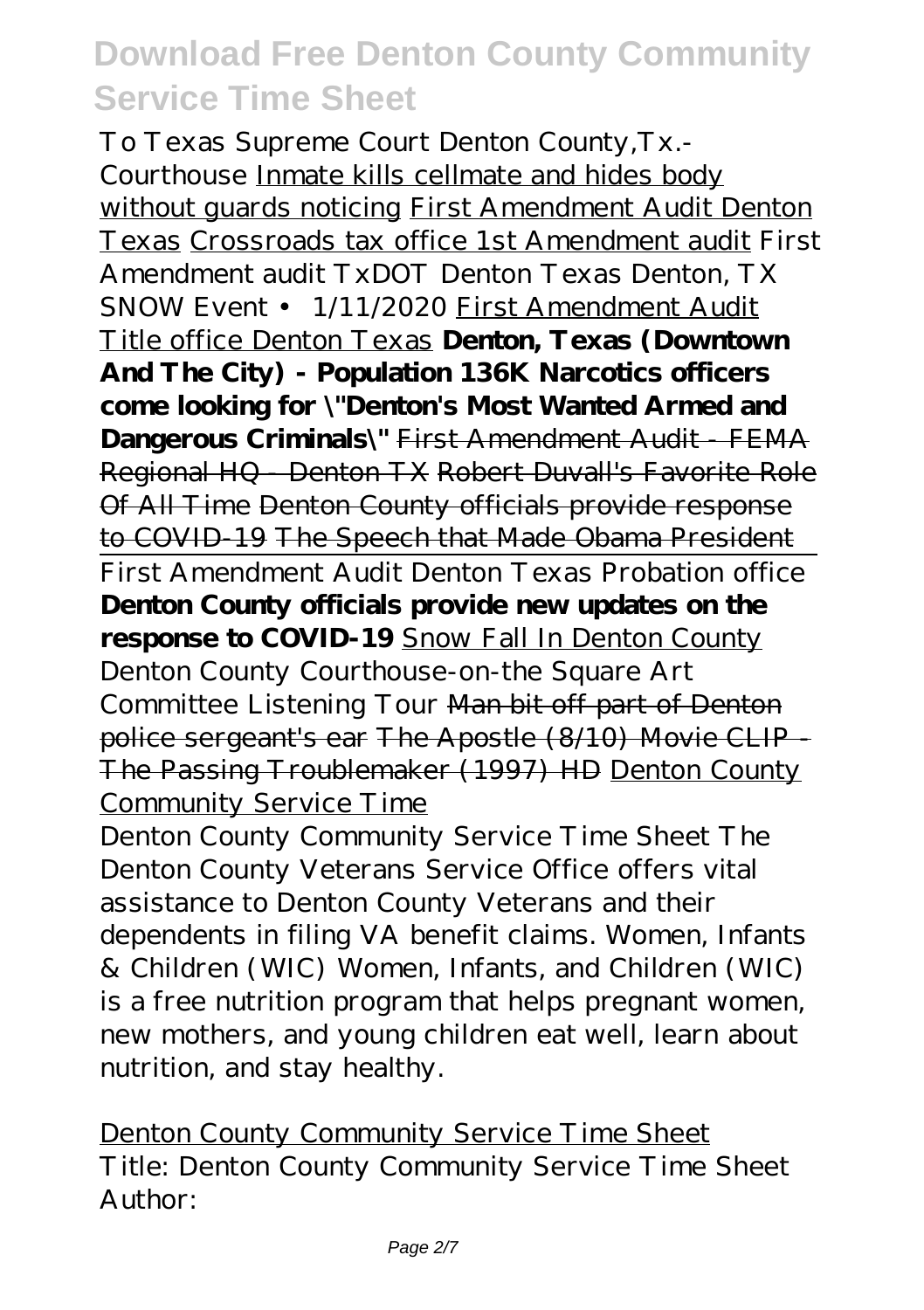ecom.cameri.co.il-2020-08-16T00:00:00+00:01 Subject: Denton County Community Service Time Sheet

Denton County Community Service Time Sheet All Friends of the Family Community Service Volunteers must complete their hours at the Friends of the Family Thrift Store: Upscale Resale location at 920 Dallas Drive, Denton, Texas, 76205. The store is open Monday-Saturday 11:00am-4:00pm. Community Service Volunteers must complete the following steps before becoming a Friends of the Family volunteer.

### Court Ordered Community Service | Denton County Friends of ...

Denton County Community Service Time DENTON COUNTY COMMUNITY SUPERVISION CORRECTIONS DEPARTMENT Toby Ross S natwe S. Number 940-34>9300 Addrass: P.O. Ended CSR Time Sheet DOB Phone: Beginning Date CSR Date Total Hours Date: Total Hours: Agency Defendant's Name Cause

Denton County Community Service Time Sheet Title: denton county community service time sheet Author: Maryanna Hobert Subject: download denton county community service time sheet total size 19.47MB, denton county community service time sheet shall available in currently and writen by ResumePro

denton county community service time sheet Title: denton county community service time sheet Author: Conrad Stephanie Subject: open denton county community service time sheet in size 14.99MB, denton county community service time sheet should on hand in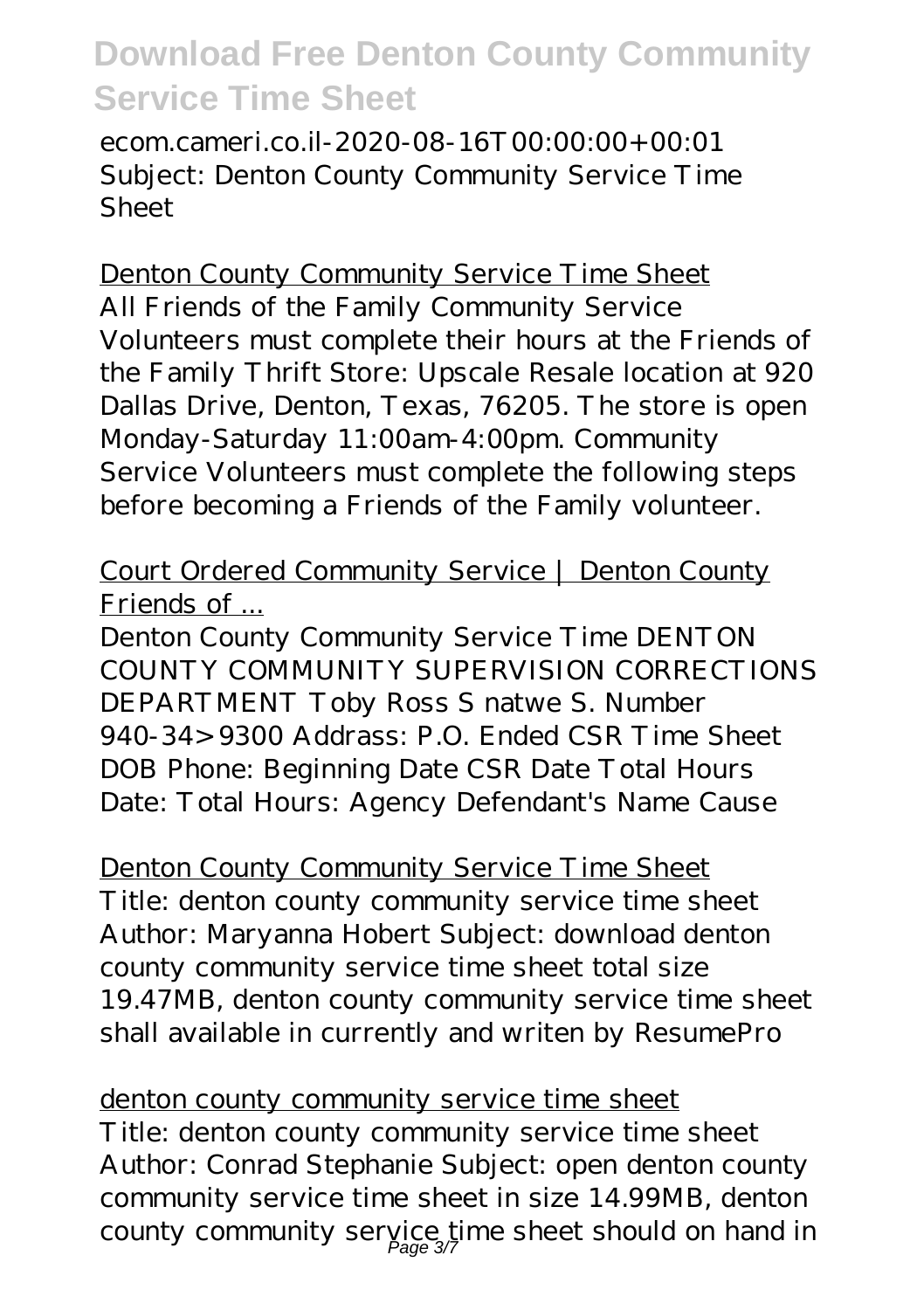currently and writen by ResumePro

denton county community service time sheet Acces PDF Denton County Community Service Time Sheet Denton County Community Service Time Sheet Thank you totally much for downloading denton county community service time sheet.Maybe you have knowledge that, people have look numerous time for their favorite books in imitation of this denton county community service time sheet, but end stirring in harmful downloads.

Denton County Community Service Time Sheet Payment Options. Mail your payment attached to the permit to ATTN: Development Services at 3900 Morse Street, 2nd floor, Denton, TX 76208; Bring your payment attached to the permit to 3900 Morse Street, 2nd floor, Denton, TX 76208 (Call 940-349-2990 when you arrive - we're on the Emergency Services Entrance side of the building.); If emailing your permit, make payment on the Certified Payments ...

Development Services | Denton County, TX Customer Support Center, 7 days a week, 8 am to 5 pm Central Time Phone: 844-394-6639; Email Customer Service; Email Refunds; HOMEWAV MOBILE APP

Inmate Services & Visitation | Denton County, TX Denton County Commissioners Court announced today that 1,215 businesses across Denton County would receive grants totaling \$32 million for a grand total of \$35.1 million in federal funds earmarked in two phases to support the local economy. Read more about the OPEN Grants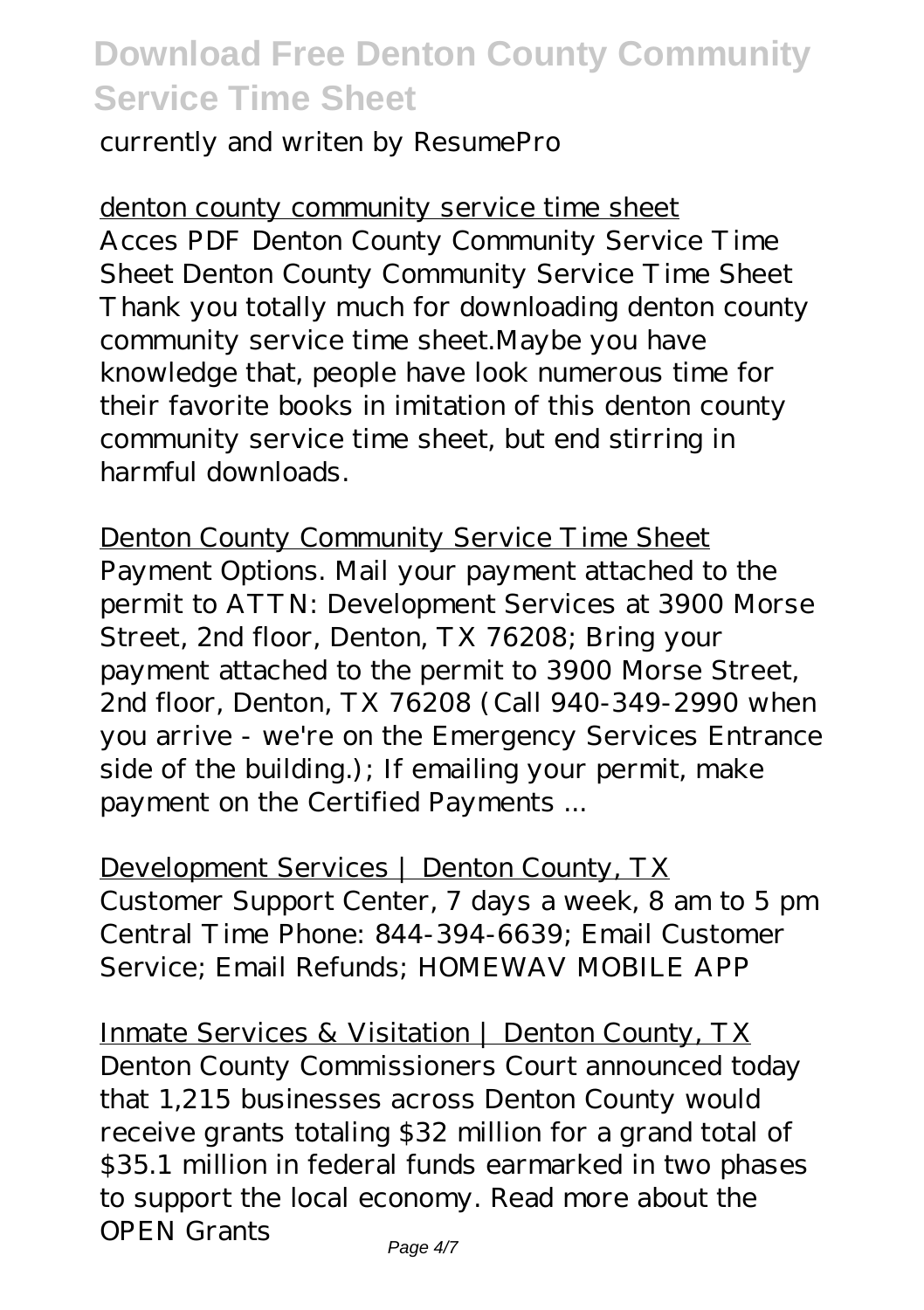#### Denton County, TX | Official Website

Denton County Community Service Time Sheet Denton County Friends of the Family provides individuals the opportunity to meet their Court Appointed Community Service hours. All Friends of the Family Community Service Volunteers must complete their hours at the Friends of the Family Thrift Store: Upscale Resale location at 920 Dallas Drive, Denton, Texas, 76205. Court Ordered Community Service | Denton County Friends of ...

Denton County Community Service Time Sheet The Denton County Veterans Service Office offers vital assistance to Denton County Veterans and their dependents in filing VA benefit claims. Women, Infants & Children (WIC) Women, Infants, and Children (WIC) is a free nutrition program that helps pregnant women, new mothers, and young children eat well, learn about nutrition, and stay healthy.

#### Services | Denton County, TX

DENTON COUNTY COMMUNITY SUPERVISION CORRECTIONS DEPARTMENT Toby Ross S natwe S. Number 940-34>9300 Addrass: P.O. Ended CSR Time Sheet DOB Phone: Beginning Date CSR Date Total Hours Date: Total Hours: Agency

#### Defendant's Name Cause Offense: Probation ... - Denton County

Denton County Community Service Time Sheet This is likewise one of the factors by obtaining the soft documents of this denton county community service time sheet by online. You might not require more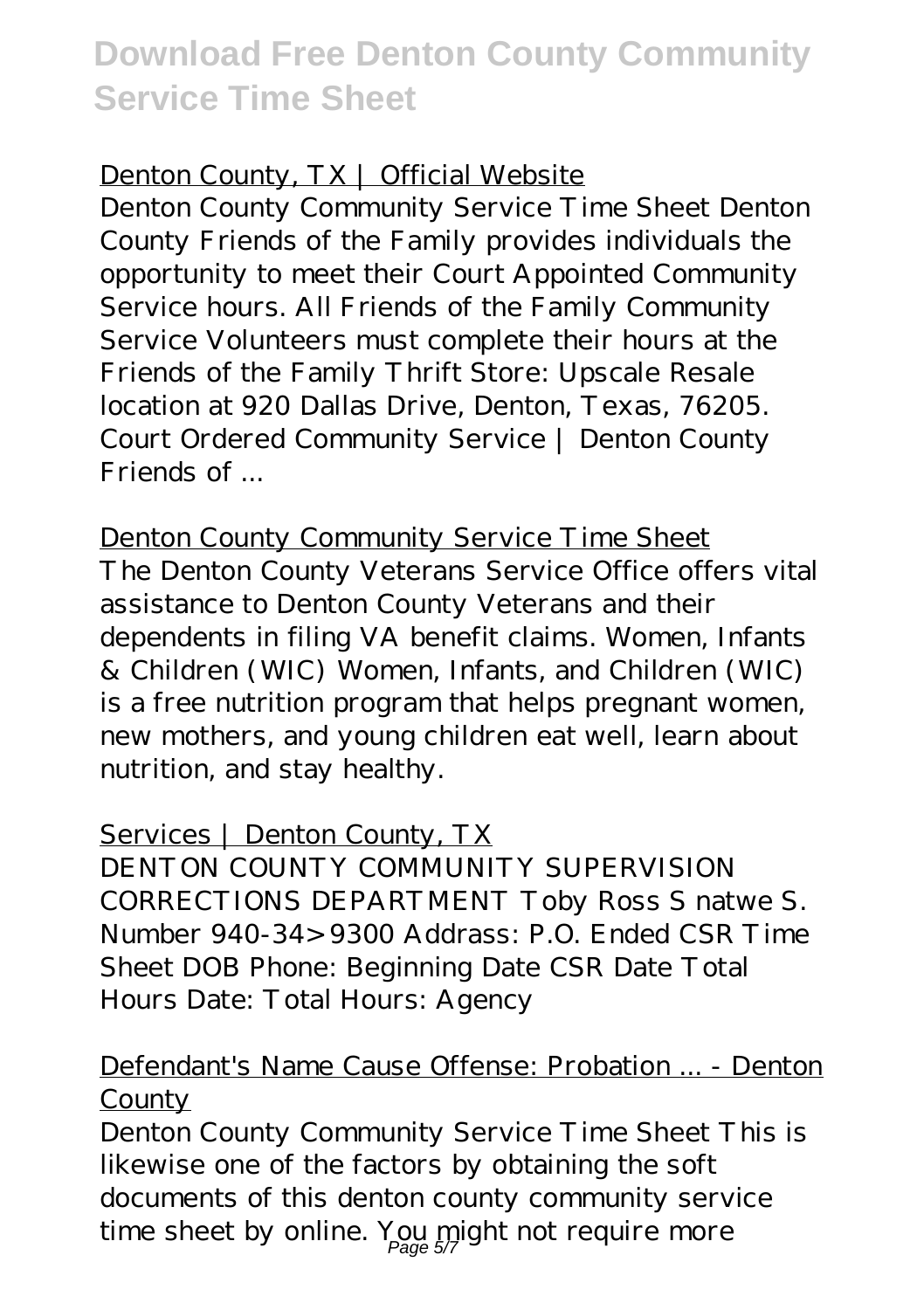become old to spend to go to the ebook commencement as with ease as search for them. In some cases, you likewise attain not discover the notice ...

Denton County Community Service Time Sheet Learn about current bid and contract opportunities available to consultants, service providers, contractors, vendors, or suppliers.

#### Denton County, TX

Public Notices. If you are sick, please do not come to court. Contact the Court Administrator prior to the scheduled court appearance to postpone settings because of illness.. Court dates are posted on the Denton County Records Inquiry Website.. Attorneys: Pass-slips are available on the Attorney Forms page.Pass-slips must be e-filed and accepted by the date and time of the scheduled setting.

County Criminal Court 2 | Denton County, TX NOTE: Court-Ordered Community Service To ask about fulfilling hours for court-mandated community service, contact Denton Public Library at (940) 349-8752, the Parks and Recreation Department at (940) 349-7275, or the Animal Shelter at (940) 349-7594.

#### Volunteer | City of Denton

Please note your email used for registration on the website needs to match what is on file for your subscription. EZ-Pay Rate: 52 WEEKS - \$103.48 EZ-Pay Rate: 26 WEEKS - \$58.24 EZ-Pay Rate: 12 ...

Candidate essay: Ferrie running to build on community